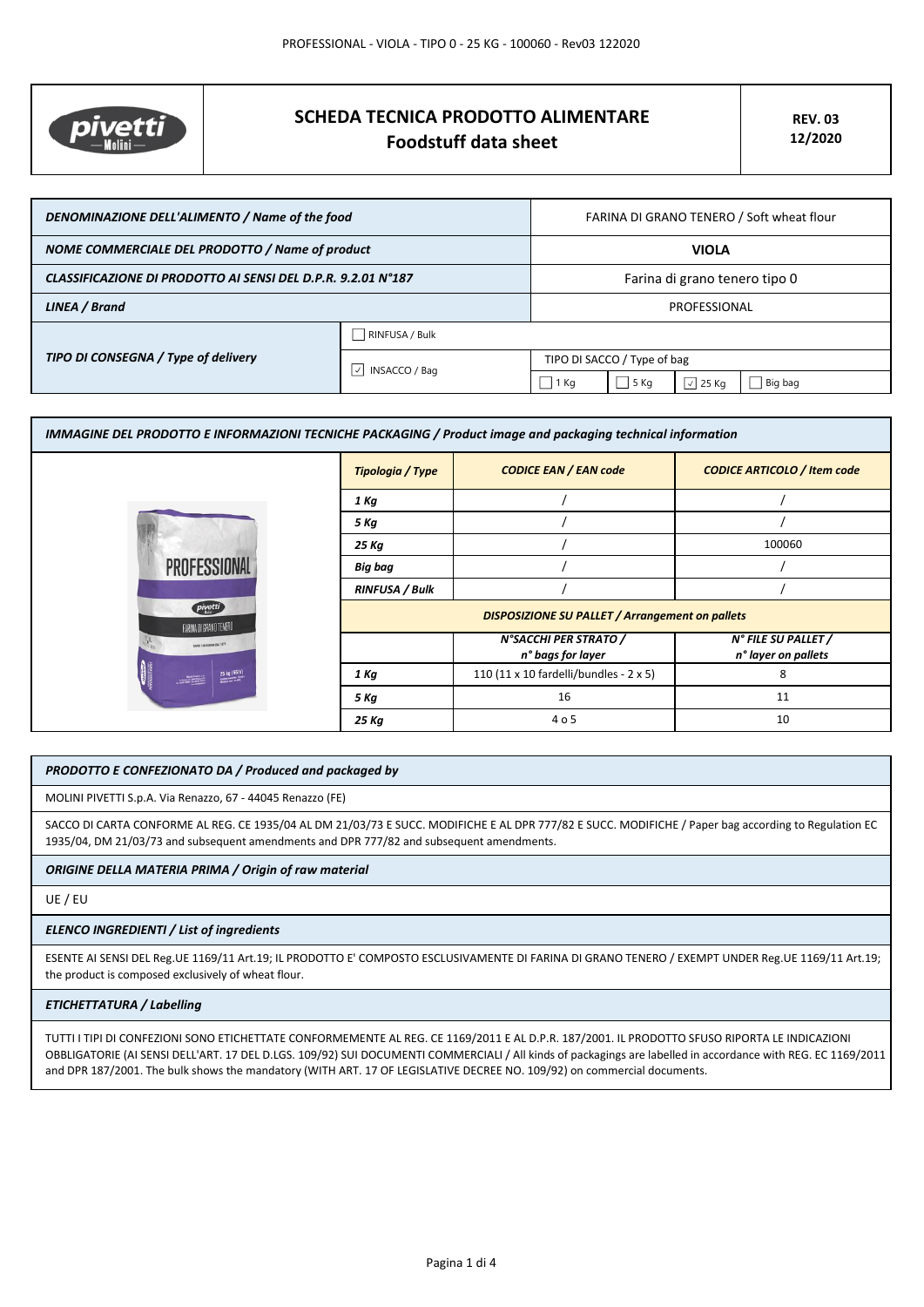| CARATTERISTICHE CHIMICO - FISICHE E REOLOGICHE / Chemical - physical and rheological characteristics |                                                                           |                                             |                                            |  |
|------------------------------------------------------------------------------------------------------|---------------------------------------------------------------------------|---------------------------------------------|--------------------------------------------|--|
| <b>PARAMETRI / Parameters</b>                                                                        | <b>UNITA' DI</b><br><b>MISURA /</b><br>Unit of<br>measure                 | <b>VALORE MIN /</b><br><b>Minimum value</b> | <b>VALORE MAX/</b><br><b>Maximum value</b> |  |
| UMIDITA' (Reg. CEE n° 1470/68) / Humidity                                                            | ℅                                                                         |                                             | 15,5                                       |  |
| PROTEINE (Metodo Kjeldhal N x 5,70) Protein (Kjeldhal method N x 5,70)                               | % s/s                                                                     | 9,5                                         |                                            |  |
| MINERALI / Minerals                                                                                  | % $s/s$                                                                   |                                             | 0,65                                       |  |
| INDICE DI CADUTA HAGBERG / Falling Number (Perten method)                                            | <b>Sec</b>                                                                | 240                                         |                                            |  |
| ALVEOGRAMMA (METODO CHOPIN) / Alveograph (Chopin Method)                                             |                                                                           |                                             |                                            |  |
| W (103 erg)                                                                                          | Joule                                                                     | 160                                         | 180                                        |  |
| P/L                                                                                                  |                                                                           | 0,4                                         | 0,65                                       |  |
| FARINOGRAMMA (METODO BRABENDER) / Farinograph (Brabender Method)                                     |                                                                           |                                             |                                            |  |
| ASSORBIMENTO ACQUA / Absorption water                                                                | %                                                                         | 52                                          |                                            |  |
| TEMPO DI ASSORBIMENTO / Water absorption time                                                        | Min                                                                       | 1,3                                         |                                            |  |
| STABILITA' / Stability                                                                               | Min                                                                       | 2,5                                         |                                            |  |
| PROPRIETA' ORGANOLETTICHE / Organoleptic properties                                                  |                                                                           |                                             |                                            |  |
| COLORE / Colour                                                                                      | BIANCO TIPICO / Typical white                                             |                                             |                                            |  |
| ODORE / Aroma & Flavor                                                                               | GRADEVOLE E NATURALE / Pleasant and natural                               |                                             |                                            |  |
| ASPETTO / Appearance                                                                                 | POLVERE SOFFICE / Fluffy powder                                           |                                             |                                            |  |
| PERCEZIONE AL TATTO / Perception to the touch                                                        | SCORREVOLE, OMOGENEA E PRIVA DI GRUMI / Sliding,<br>homogenous, lump-free |                                             |                                            |  |
|                                                                                                      |                                                                           |                                             |                                            |  |

٦

| <b>CONTAMINANTI / Contaminants</b>                                                                                               |                                                           |                                                                              |  |
|----------------------------------------------------------------------------------------------------------------------------------|-----------------------------------------------------------|------------------------------------------------------------------------------|--|
| <b>PARAMETRI / Parameters</b>                                                                                                    | <b>UNITA' DI</b><br><b>MISURA /</b><br>Unit of<br>measure | <b>VALORE MASSIMO CONSENTITO PER LEGGE /</b><br>Maximum value allowed by law |  |
| CHIMICO - FISICI / Chemical - physical                                                                                           |                                                           |                                                                              |  |
| RESIDUI PESTICIDI (ORGANOFOSFORATI, CLORURATI, PIRETROIDI) / Residual pesticides<br>(organophosphates, chlorinated, Pyrethroids) | $\mu$ g / Kg                                              | ENTRO I LIMITI DI LEGGE / legal limits                                       |  |
| AFLATOSSINE B1 / Aflatoxin B1                                                                                                    | µg / Kg                                                   | < 2.0                                                                        |  |
| AFLATOSSINE (B1, B2, G1, G2) / Aflatoxin B1-B2-G1-G2                                                                             | $\mu$ g / Kg                                              | < 4.0                                                                        |  |
| OCRATOSSINA A / Ochratoxin A                                                                                                     | $\mu$ g / Kg                                              | < 3.0                                                                        |  |
| ZEARALENONE / Zearalenone                                                                                                        | $\mu$ g / Kg                                              | < 75                                                                         |  |
| DEOSSIVALENOLO (DON) / Vomitoxin (DON)                                                                                           | $\mu$ g / Kg                                              | < 750                                                                        |  |
| <b>PIOMBO</b>                                                                                                                    | mg / Kg                                                   | < 0.20                                                                       |  |
| CADMIO                                                                                                                           | mg / kg                                                   | < 0.10                                                                       |  |
| MICROBIOLOGICI / Microbiological                                                                                                 |                                                           |                                                                              |  |
| CONTA BATTERICA TOTALE (CBT) / Total Plate Count                                                                                 | U.F.C. / g                                                | < 100000                                                                     |  |
| <b>COLIFORMI TOTALI / Total coliforms</b>                                                                                        | U.F.C. / g                                                | < 500                                                                        |  |
| LIEVITI / Yeasts                                                                                                                 | U.F.C. / g                                                | < 1500                                                                       |  |
| MUFFE/Molds                                                                                                                      | U.F.C. / g                                                | < 1500                                                                       |  |
| ESCHERICHIA COLI / Escherichia coli                                                                                              | U.F.C. / g                                                | < 10                                                                         |  |
| SALMONELLA / Salmonella                                                                                                          | U.F.C. / g                                                | <b>ASSENTE / Absent</b>                                                      |  |
| FRAMMENTI DI INSETTO (METODO AOAC) / Filth Test                                                                                  |                                                           |                                                                              |  |
| FRAMMENTI DI INSETTO / Fragments of insect                                                                                       | $n^{\circ}$ / 50 g                                        | < 50                                                                         |  |
| PELI DI RODITORE / Rodent hair                                                                                                   | n° / 50 g                                                 | <b>ASSENTE / Absent</b>                                                      |  |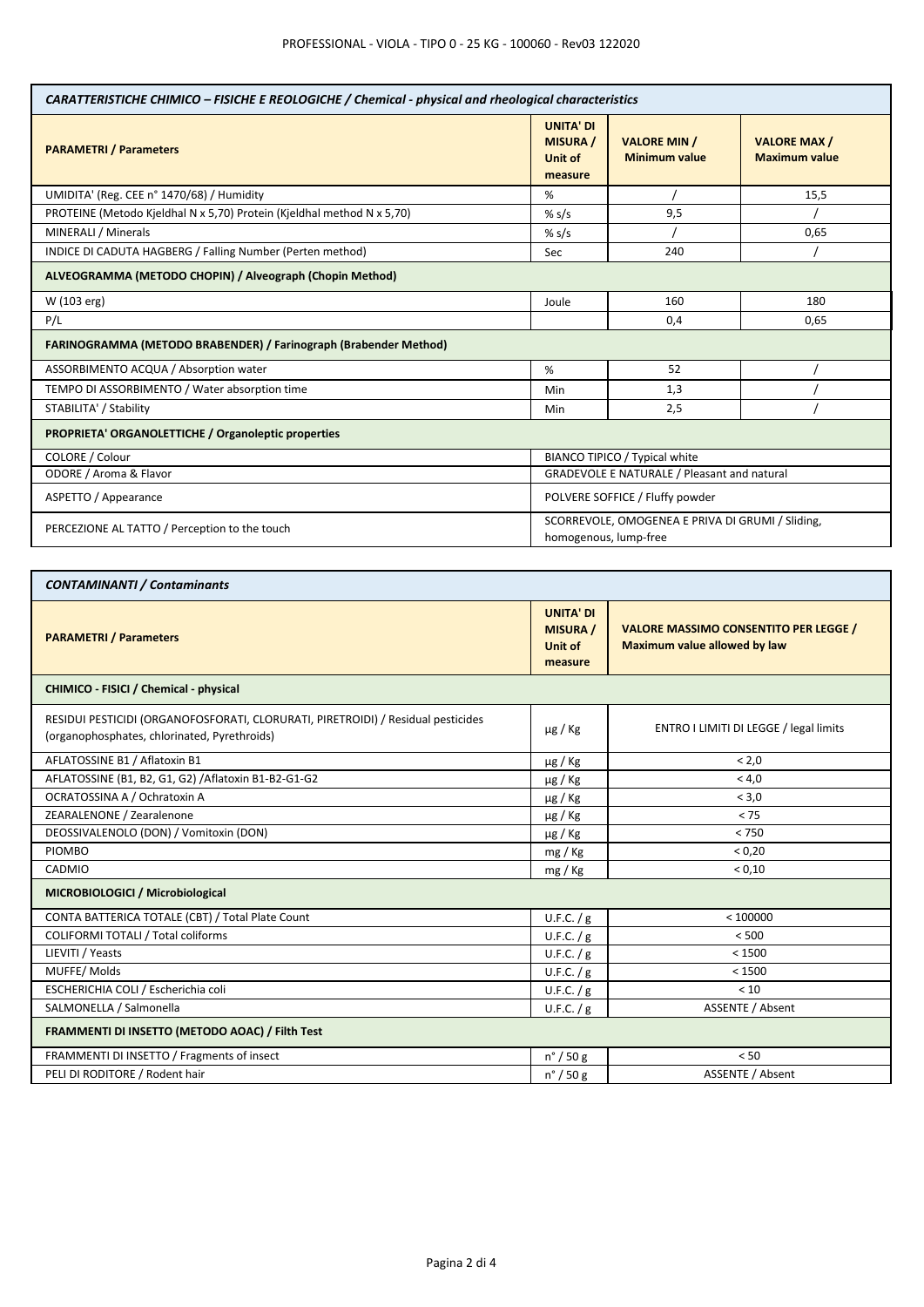| VALORI NUTRIZIONALI MEDI PER 100 g DI PRODOTTO / Mean Nutritional value for 100 g product |                                                     |                                         |  |
|-------------------------------------------------------------------------------------------|-----------------------------------------------------|-----------------------------------------|--|
| <b>PARAMETRI / Parameters</b>                                                             | <b>UNITA' DI MISURA /</b><br><b>Unit of measure</b> | <b>VALORE MEDIO / Mean value</b>        |  |
| <b>ENERGIA</b> / Energy                                                                   | kJ - Kcal                                           | 1474<br>347<br>$\overline{\phantom{0}}$ |  |
| GRASSI / Fat                                                                              | g                                                   |                                         |  |
| DI CUI ACIDI GRASSI SATURI / Of which saturates                                           | g                                                   | 0,1                                     |  |
| CARBOIDRATI / Carbohydrates                                                               | g                                                   | 70                                      |  |
| DI CUI ZUCCHERI / Of which sugars                                                         |                                                     | 1,3                                     |  |
| FIBRE / Fibre                                                                             |                                                     | 1,6                                     |  |
| PROTEINE / Protein                                                                        |                                                     | 13                                      |  |
| SALE / Salt                                                                               | g                                                   | ი                                       |  |

| SOSTANZE O PRODOTTI CHE PROVOCANO ALLERGIE O INTOLLERANZE / Substances or products causing allergies or intolerances |                                                                                                                                                               |  |  |
|----------------------------------------------------------------------------------------------------------------------|---------------------------------------------------------------------------------------------------------------------------------------------------------------|--|--|
| <b>PRESENTE NEL</b><br><b>PRODOTTO / Inside the</b><br>product                                                       | <b>PRESENZA EVENTUALE E NON</b><br><b>INTENZIONALE (CONTAMINAZIONE</b><br><b>CROCIATA) / Possible and</b><br>unintentional presence (cross-<br>contamination) |  |  |
| SI (grano)/ yes (wheat)                                                                                              | NO/no                                                                                                                                                         |  |  |
| NO / no                                                                                                              | NO / no                                                                                                                                                       |  |  |
| NO / no                                                                                                              | NO / no                                                                                                                                                       |  |  |
| NO/no                                                                                                                | NO / no                                                                                                                                                       |  |  |
| NO / no                                                                                                              | NO / no                                                                                                                                                       |  |  |
| NO / no                                                                                                              | SI (soia) / Yes (soy)                                                                                                                                         |  |  |
| NO/no                                                                                                                | NO / no                                                                                                                                                       |  |  |
| NO / no                                                                                                              | NO / no                                                                                                                                                       |  |  |
| NO / no                                                                                                              | NO / no                                                                                                                                                       |  |  |
| NO / no                                                                                                              | NO / no                                                                                                                                                       |  |  |
| NO / no                                                                                                              | NO / no                                                                                                                                                       |  |  |
| NO/no                                                                                                                | NO / no                                                                                                                                                       |  |  |
| NO / no                                                                                                              | NO / no                                                                                                                                                       |  |  |
| NO / no                                                                                                              | NO / no                                                                                                                                                       |  |  |
| NO / no                                                                                                              | NO / no                                                                                                                                                       |  |  |
|                                                                                                                      |                                                                                                                                                               |  |  |

| DURATA DEL PRODOTTO / Shelf Life                                                                                                                            |                                                                                |  |
|-------------------------------------------------------------------------------------------------------------------------------------------------------------|--------------------------------------------------------------------------------|--|
| <b>PRODOTTO / Product</b>                                                                                                                                   |                                                                                |  |
| IN SACCO DA 25 Kg / For bag of 25 Kg                                                                                                                        | 270 GIORNI DALLA DATA DI CONFEZIONAMENTO / 270 days from the date of packaging |  |
| IN SACCO DA 1 E 5 Kg / For bag of 1 and 5 Kg                                                                                                                | 365 GIORNI DALLA DATA DI CONFEZIONAMENTO / 365 days from the date of packaging |  |
| <b>RINFUSA / Bulk</b>                                                                                                                                       | 180 GIORNI DALLA DATA DI MACINAZIONE / 180 days from the date of milling       |  |
| <b>MODALITA' DI CONSERVAZIONE / Storage conditions</b>                                                                                                      |                                                                                |  |
| DA CONSERVARE IN LUOGO FRESCO ED ASCIUTTO (temp. 18-25 C° umidità ≤ 60%) /<br>Store in a cool and dry place (temp. 18-25 $C^{\circ}$ humidity $\leq 60\%$ ) |                                                                                |  |